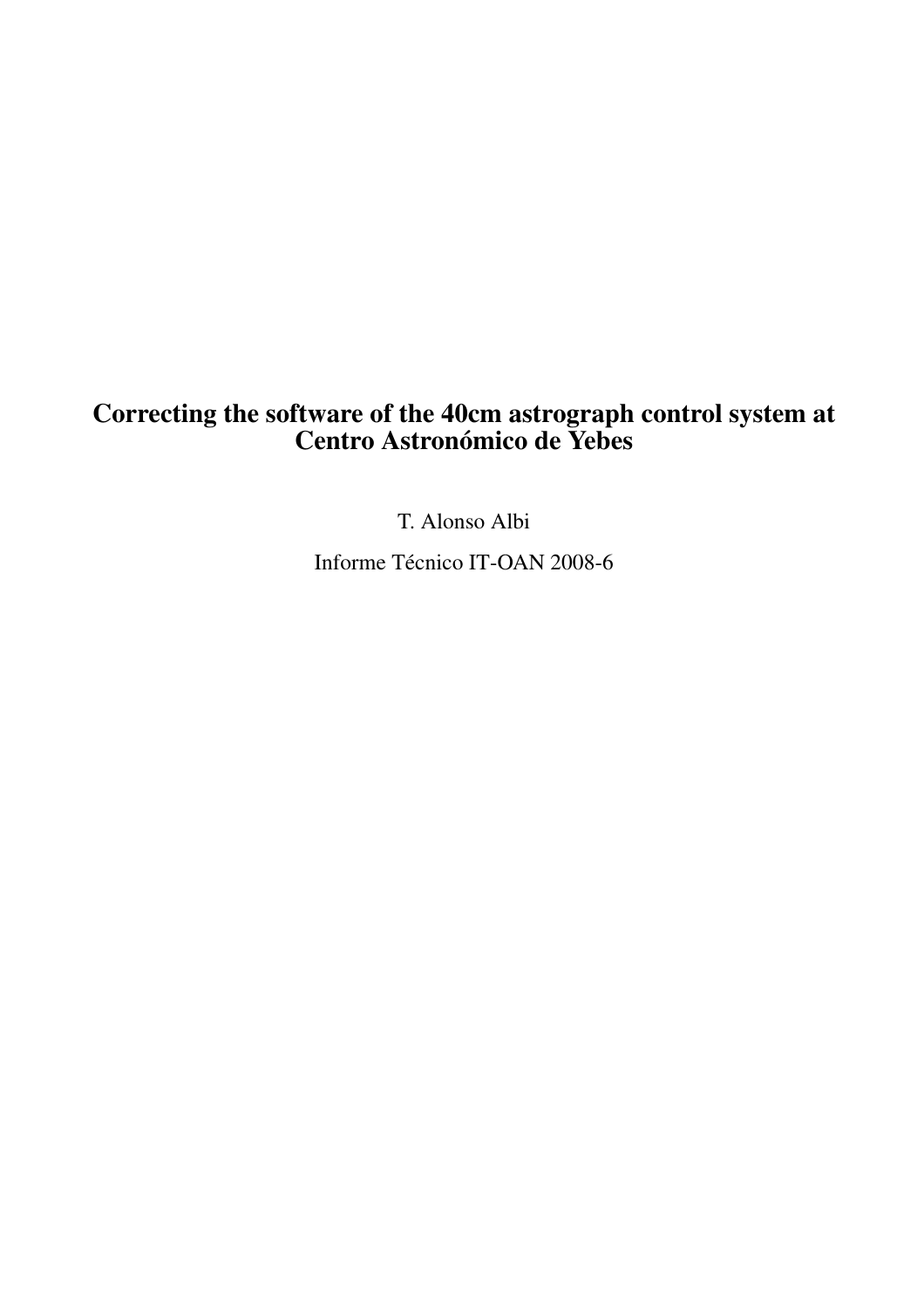# Change Record

| <b>Version</b> | Date       | Author                       | <b>Remarks</b>                                              |
|----------------|------------|------------------------------|-------------------------------------------------------------|
| 1.0            | 4-Jun-2008 | T. Alonso Albi First version |                                                             |
| $-1.1$         |            |                              | 16-Jun-2008 T. Alonso Albi Forgot to mention another change |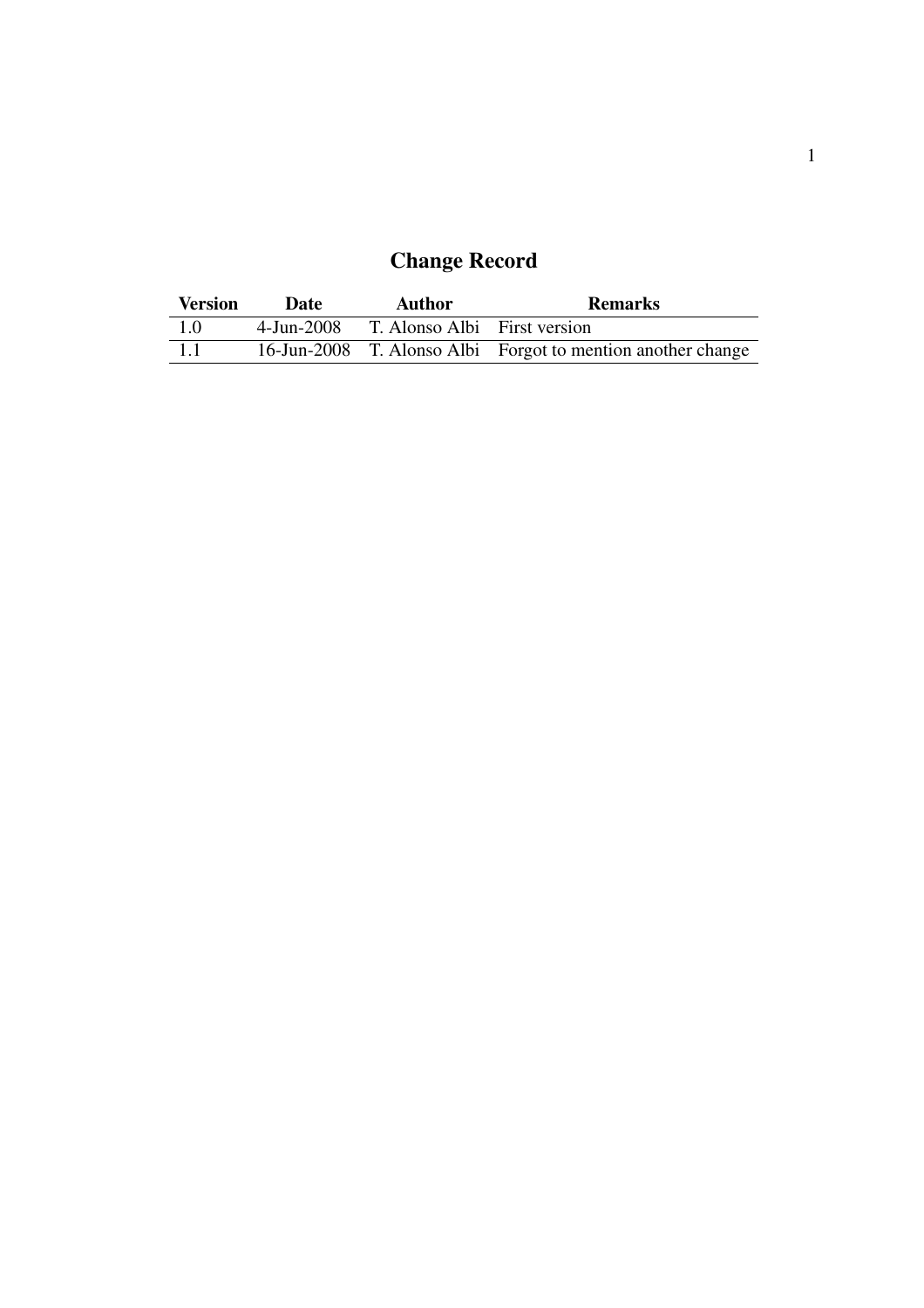# **Contents**

|   |                                     | 1 Introduction                                                                                   | 3                       |  |  |  |
|---|-------------------------------------|--------------------------------------------------------------------------------------------------|-------------------------|--|--|--|
|   |                                     | 2 The control system software                                                                    | 3                       |  |  |  |
|   | 2.1                                 |                                                                                                  | $\overline{\mathbf{3}}$ |  |  |  |
|   | 2.2                                 |                                                                                                  |                         |  |  |  |
| 3 | Solution to the problem             |                                                                                                  |                         |  |  |  |
|   | 3.1                                 |                                                                                                  |                         |  |  |  |
|   | 3.2                                 |                                                                                                  |                         |  |  |  |
| 4 | Modifications to the control system |                                                                                                  |                         |  |  |  |
|   | 4.1                                 | File swed!!32.dll $\ldots \ldots \ldots \ldots \ldots \ldots \ldots \ldots \ldots \ldots \ldots$ | $5\overline{)}$         |  |  |  |
|   | 4.2                                 |                                                                                                  | $5\phantom{0}$          |  |  |  |
|   | 4.3                                 |                                                                                                  | $\overline{9}$          |  |  |  |
|   | 4.4                                 |                                                                                                  |                         |  |  |  |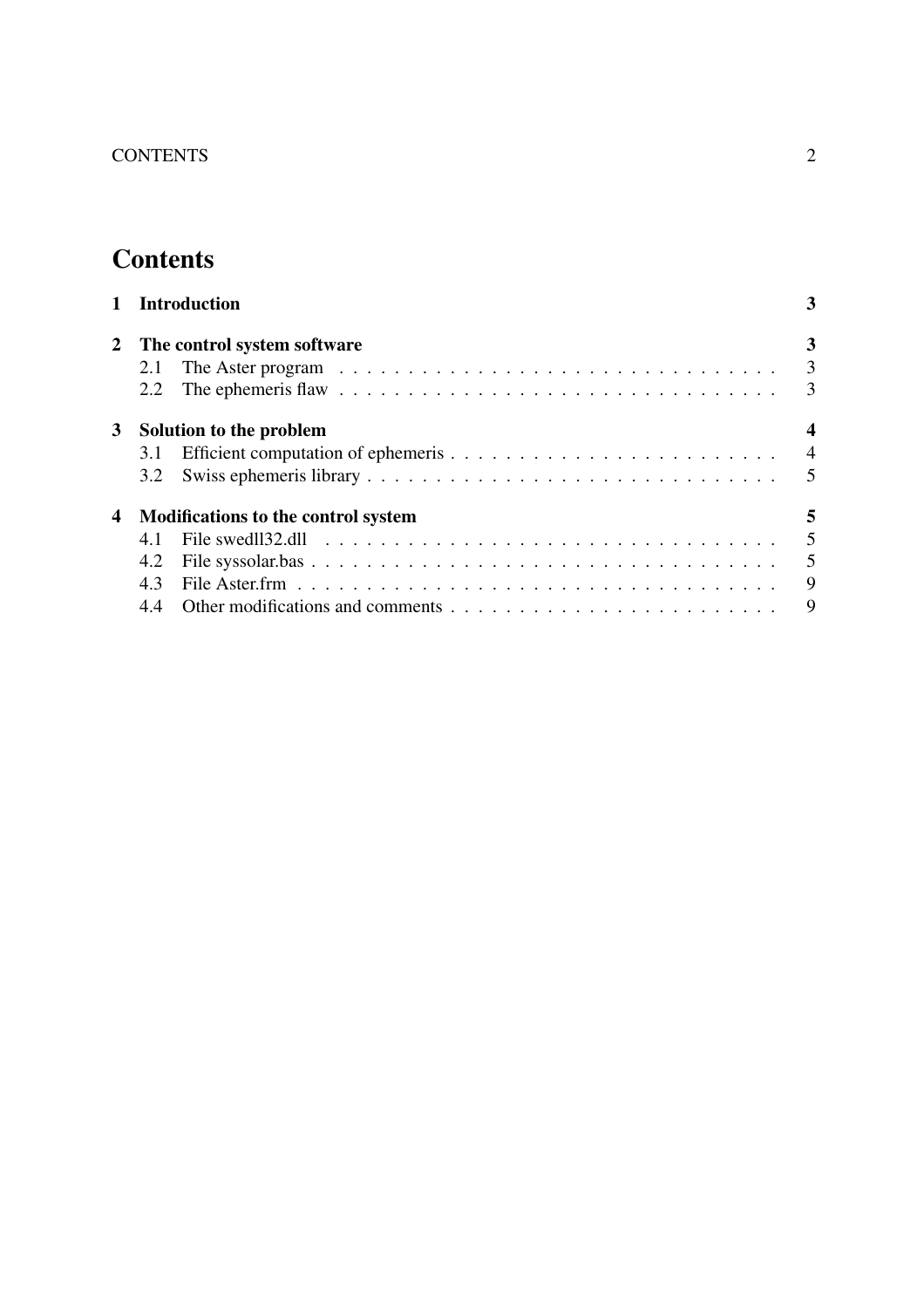# 1 Introduction

In this document some modifications to the software of the 40cm astrograph control system are described. This software had a known flaw that avoided the astronomer to properly use the telescope after March, 2007.

# 2 The control system software

In this section we will briefly describe the software of the control system and how to modify the code.

## 2.1 The Aster program

The control system software (hereafter **Aster** program) is written in Visual Basic 6.0 and runs on Windows 2000 in the leftmost computer at the control room of the astrograph. The software organization is quite disperse: many unnecesary files that reside on the same location as some critical ones. The easiest and safest solution was to modify the program is that same computer. We tried to install **Microsoft Visual Studio Enterprise 6.0** in a laptop running Windows XP, but after some necessary updates from Microsoft Update, the registration of some dynamic link (dll) libraries and a full software reinstallation (following certain Internet forums) it was not possible to properly install neither Microsoft Visual Basic nor the Aster project. A future development to fully redo the control system in some system-independent programming language is desirable.

The usage of Visual Basic in the computer next to the astrograph was more fluent. The Aster project can be opened from the recent projects tab, either in its new version or in the unmodified old one. The program is organized in two parts: a set of forms, composed of several visual windows with some background code, and a set of modules that contain mainly mathematical subroutines called by the code in the forms.

## 2.2 The ephemeris flaw

The ephemerides are computed by means of a non-standard/undocumented modification of the original JPL DE/LE200 [1] numerical integration files. The transformation program from the standard JPL files to this format, if it existed, seems to be lost, and the file present in Aster was prepared to perform ephemerides calculations from 1987 to 2006. At startup, the program tries to perform ephemerides calculations but the necessary Chebyshev coefficients are not available for current dates, and the program crashes.

The process of ephemerides computations starts by reading the coefficients in the ephemeris file. This reading process is done at startup and whenever the date is changed. Since it is required at startup, the only way to use the control system is to change the date of the computer (to year 2005 for example) prior to the execution of the software for these coefficients to be available. Obviously a change of about three years in the date produces severe limitations in the operation of the control system like the imposibility to automatically center planets in the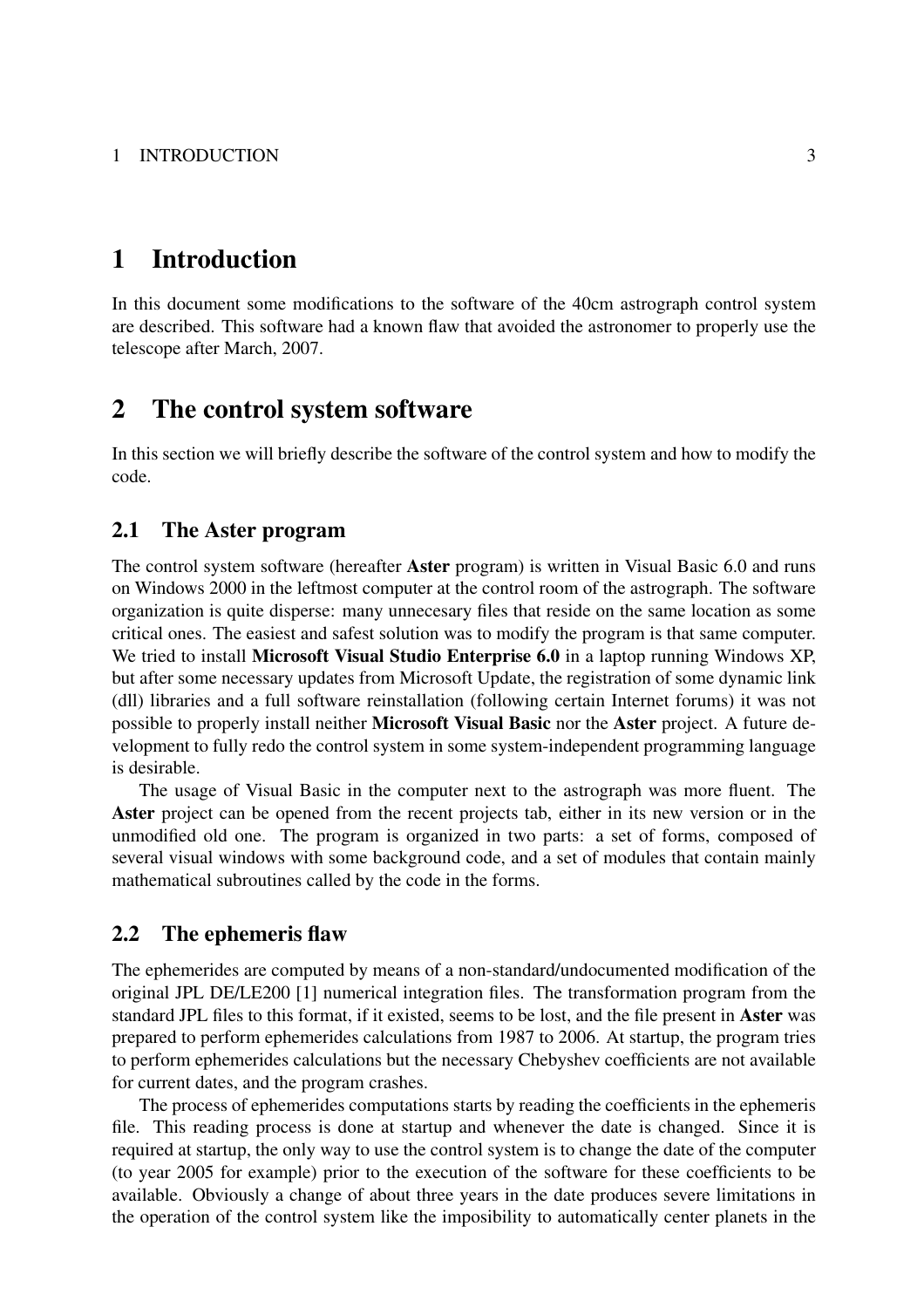#### 3 SOLUTION TO THE PROBLEM 4

field of view, since the current sky at a given time differs from the same instant three years before. Even in fixed objects like stars the difference can easily exceed four minutes of time or one degree, which is by far greater than the pointing accuracy of the astrograph of about one arcminute.

After some transformations, the coefficients are stored in memory to be later used when necessary, for example when the astronomer selects the option Solar System sources and asks the program for a list of available sources of this kind.

It is important to note that this method is not efficient. The coefficients are stored in memory even when not needed, and are not read again until the date changes. Also there's a flaw in this process, since according to the code a change of month or year will not produce a new reading process call. Only a change in the date (day of month) triggers it.

# 3 Solution to the problem

In this section two possible solutions to the problem are first discussed. In section 3.2 we describe the implemented one.

## 3.1 Efficient computation of ephemeris

To compute ephemeris in a more efficient way it is desirable to implement an algorithm accurate enough and at the same time independent of any of the JPL numerical integration theories. The second condition is adequate since it avoids any input operations in the program, typically slower compared to maths, and reduces the amount of hard disk memory necessary for these calculations. A possible way to accomplish these requirements is to use orbital elements. It is the fastest and most efficient way, but requires these orbital elements to be included in a file for every one or several months and every year, which means that eventually the problem could arise again (although with an easy and standard update of the files). This method can easily be implemented to achieve accuracies better than 0.05 arcseconds.

As an alternative way, the most efficient known method developed so far is the Steve L. Moshier's semi-analythical theories [2]. His C++ original software is freely available since early 90's, and provides an excellent fit to JPL DE/LE404 numerical integration theory from 1000 B.C. to 3000 A.D, including the Sun, the Moon, Pluto and all the planets. The inaccuracy compared to the numerical integration is about 0.05 arseconds at most, which means that is rather more accurate than the old JPL DE/LE200, even at current time (by some 0.1 arcsecond in the outer planets and specially in Pluto, and about one arcsecond in the Moon, increasing in an accelerated way at about 1 arcsecond/century<sup>2</sup>). The necessary coefficients are included in the original source code as static objects, but the amount of memory consumed is stable and not very high (500 kBytes). The speed of the calculations is not as high as in JPL theories, but this is not a problem nowadays. It should be noted that the old JPL DE/LE200 numerical integration is not suitable for high precission ephemerides required in telescope control systems or astronomical almanacs. The current state-of-the-art numerical integration is the JPL DE/LE414 (DE418 and DE421 partially available), whereas the one currently recognized by the IAU is JPL DE/LE405, which is the one used in the control system of the 40m radiotelescope.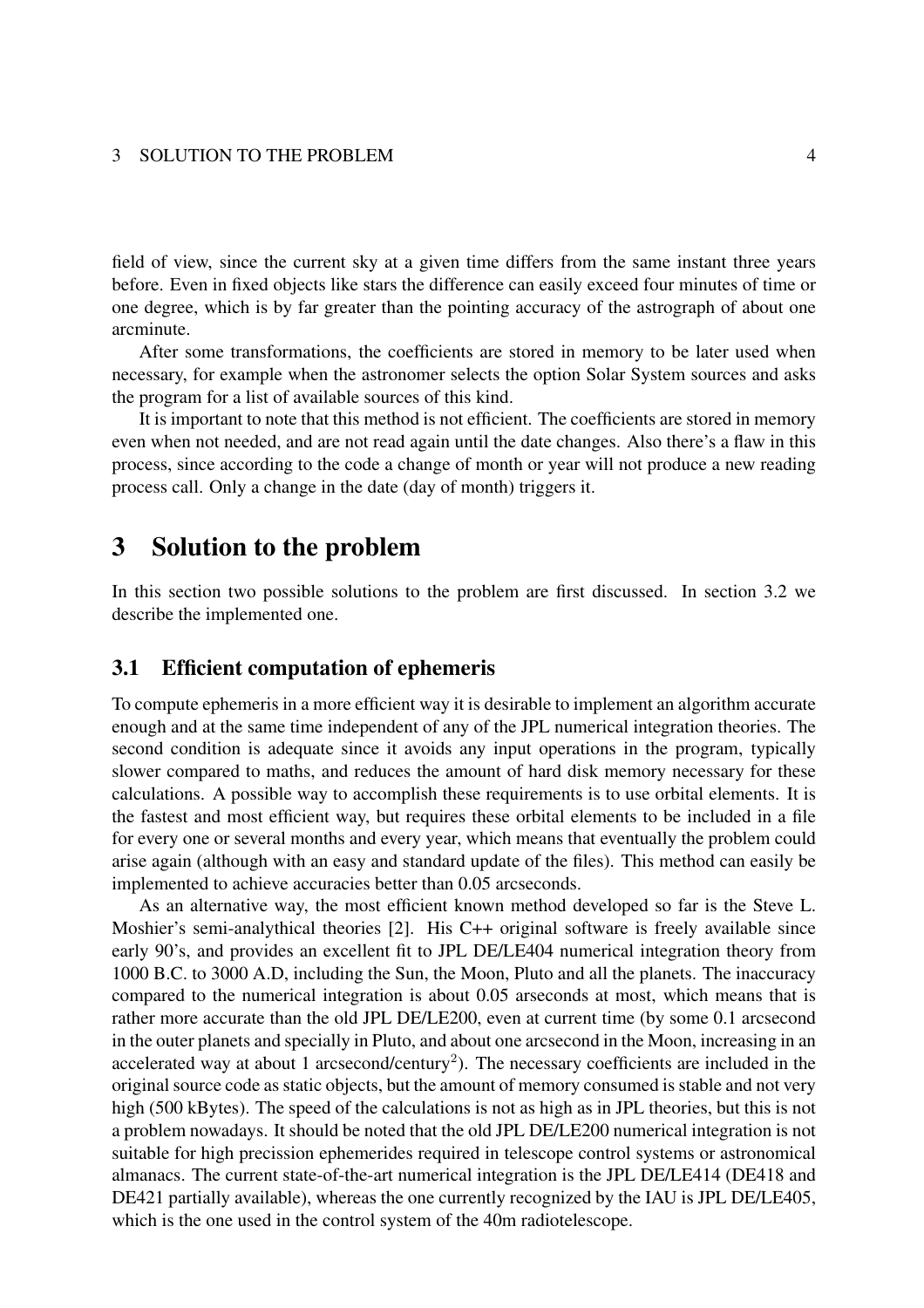Two solutions were considered for the astrograph control system, both implementing the Moshier solution to planetary motion. The first one is an already developed Java code (or the original C++ one), maybe using a temporary file to communicate the input/output data with the control system. This is not very efficient. The other solution came up when searching Internet for a more efficient and already available library for the same purpose for Windows systems. In this search the Swiss library appeared to be the right answer.

## 3.2 Swiss ephemeris library

The Swiss ephemeris library [3] is a freely/commercial available library that implements both the Moshier and the JPL DE/LE405 numerical integration theories. The free version can be used provided that the software is used privately (not available to others either in a free or commercial way) or with a public free license (publishing the source code). This library implements the Moshier theory as a backup method if the Swiss ephemerides files (corresponding to a nonstandard JPL DE/LE405 numerical integration) are not available. The library comes with a simple example program written in Visual C++, Visual Basic, and some other programming languages.

# 4 Modifications to the control system

To apply the correction a testing program was created from scratch to see which steps are required to properly use the dynamic linked library for topocentric ephemerides calculations. Since it is 'dynamic', it is enough to include the .dll file in the same directory of the executable program. For topocentric calculations an additional call to certain subroutine is necessary in Swiss, so it was implemented and successfully tested. The modifications of the control system were applied after creating a backup copy of the old Aster project. These changes are described next.

# 4.1 File swedll32.dll

This file is the dynamic link library of the Swiss ephemeris. It is only necessary to copy the file to the development/execution directory (both are the same, located in C:/Aster and C:/AsterNuevo for old and new versions) to allow the program to find and use it at runtime.

## 4.2 File syssolar.bas

'

A new subroutine *SOLARSYS* was written to perform ephemerides calculations through the Swiss library. The new *SOLARSYS* subroutine is listed here.

Sub SOLARSYS(OBJETO As String, Altu As Double, Alfa As Double, Delta As Double, Alfap As Double, Deltp As Double, Radio As Double, Distancia As Double)

<sup>&#</sup>x27; Calculo de la posicion de los planetas, Sol y Luna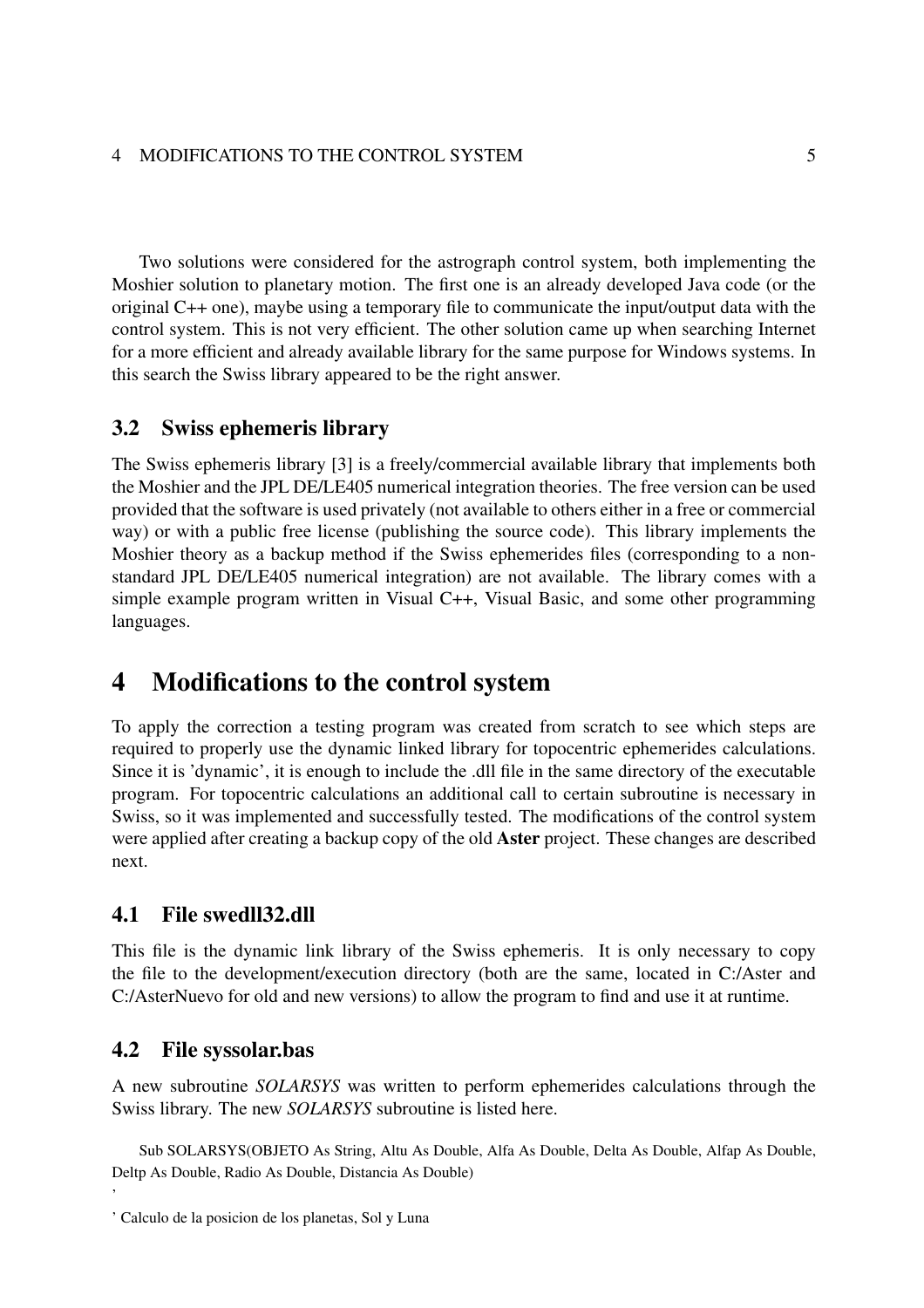' Tomas Alonso, CAY-IGN, mayo 2008

' Subrutina que emula la antigua subrutina SOLARSYS utilizando la libreria

- ' swiss, que hace uso de la dll swedll32, dll. Calculos basados en la teoria
- ' de efemerides de Steve L. Moshier, un ajuste a JPL DE/LE 404 con un error

' maximo de pocas centesimas de segundo de arco.

'Esta subrutina corrige el problema de las efemerides en fechas posteriores

' a marzo (?) del año 2007. No requiere ningun fichero adicional de efemerides

' (salvo por la dll), tiene una validad desde el año 1000 a. C. al 3000 d. C.,

' y sus calculos superan en precision a la teoria JPL DE/LE 200.

'Muchas funciones del programa ya no son necesarias, pero se ha preferido

' modificar el codigo original lo menos posible

Dim  $X(7)$  As Double

Dim tid ut As Double, tid et As Double Dim CAL As Integer, retval As Integer, planet As Long, rflag As Long Dim ret\_flag As Integer Dim serr As String Dim longit Dim latit Dim altit Dim Alfa p As Double, Delta p As Double Dim H As Double, HP As Double, PAR As Double, Rr As Double Dim C As Double, S As Double, N As Integer, I As Integer, 1 As Integer, Ier As Integer Dim Cosd As Double, Sind As Double, Cosh As Double, Sinh As Double, Coshp As Double, ddd As Double Dim Rsin As Double, Rcos As Double, Vsik As Double Dim Lati As Double Dim Tuniv As Double, LSTap As Double

 $H = U T / 3600#$  $CAL = 103$  ' g for gregorian calendar  $tid_{ut}$  = swe\_julday(ano, mes, dia, H, 1) retval = swe date conversion(ano, mes, dia, H, CAL, tjd ut)  $tid_{et} = tjd_{ut} + swe_{delta(tjd_{ut})}$ 

 $\dot{\ }$  If retval  $\dot{\ }$  O Then

- ' Call MsgBox("Illegal Date", vbOKOnly)
- ' Exit Sub
- $\cdot$  End If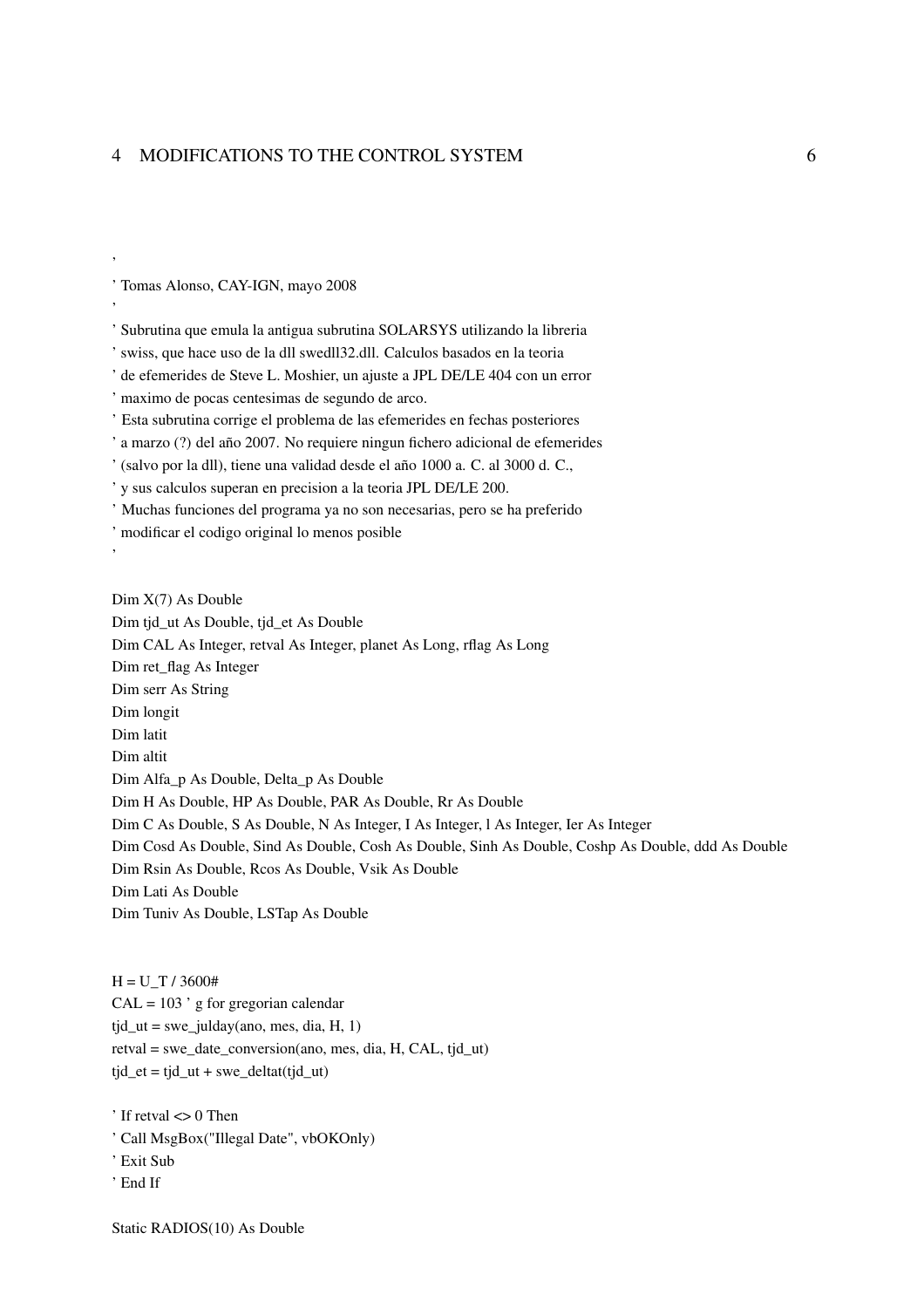```
RADIOS(1) = 2439#RADIOS(2) = 6052#RADIOS(3) = 696000#RADIOS(4) = 3397.2RADIOS(5) = 71398#RADIOS(6) = 60000#RADIOS(7) = 25400#RADIOS(8) = 24300#RADIOS(9) = 2500#RADIOS(10) = 1738#If OBJETO = "MERCURIO" Then
planet = SE_MERCURY1 = 1ElseIf OBJETO = "VENUS" Then
planet = SE_VENUS1 = 2ElseIf OBJETO = "SOL" Then
planet = SE_SUN1 = 3ElseIf OBJETO = "MARTE" Then
planet = SE\_MARS1 = 4ElseIf OBJETO = "JUPITER" Then
planet = SE_JUPITER
1 = 5ElseIf OBJETO = "SATURNO" Then
planet = SE_SATURN
1 = 6ElseIf OBJETO = "URANO" Then
planet = SE \tURANUS1 = 7ElseIf OBJETO = "NEPTUNO" Then
planet = SE<sub>NEPTUNE</sub>
1 = 8ElseIf OBJETO = "PLUTON" Then
planet = SE<sub>PLUTO</sub>
1 = 9ElseIf OBJETO = "LUNA" Then
planet = SE_MOON1 = 10Else
Ier = 1Aux_Str = "Error en el Nombre de un cuerpo del Sistema Solar"
```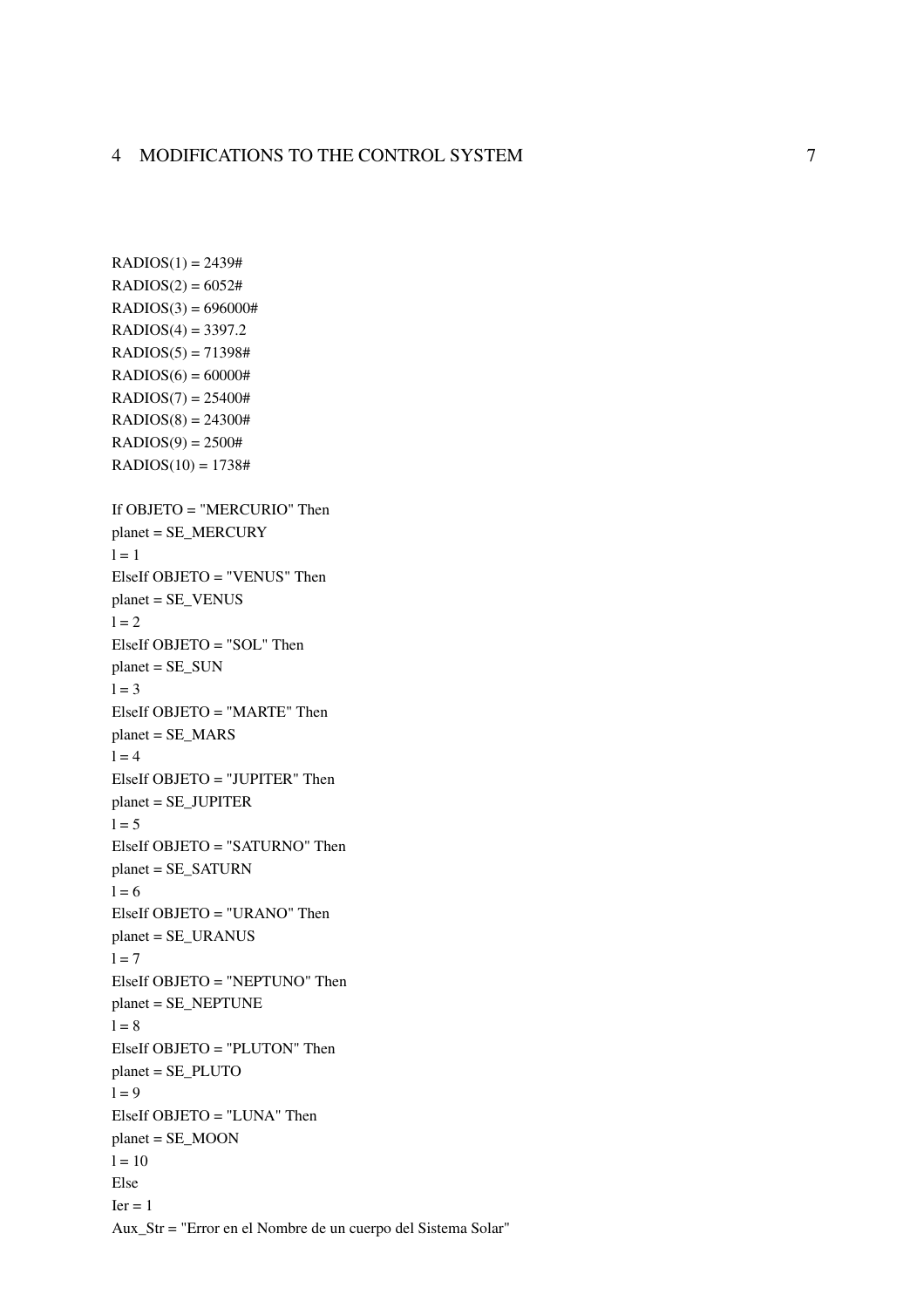```
Activa_Mensajes ("ROJO")
Exit Sub
End If
serr\ = String(255, 0)
rflag = SEFLG_MOSEPH + SEFLG_EQUATORIAL '+ SEFLG_TOPOCTR
longit = LONGITUD# * 15# / 3600#
latit = LATITUD#
altit = \angleALTURA#
ret_flag = swe_calc(tjd_et, planet, rflag, X(1), serr$)
Alfa = X(1) * 3600# / 15#Delta = X(2) * 3600#Alfap = AlfaDelta = DeltaDistancia = X(3)Radio = Atn(RADIOS(1) / (Distancia * 149597870.7)) * (180# / Pi) * 3600#
LSTap = LST / 3600#Tuniv = U T
Lati = LATITUD * GtR
C = Sqr(Cos(Lati) \hat{2} + ((1 + -1) / 298.25) * Sin(Lati) \hat{2})S = C * (1# - 1# / 298.25) 2
R\sin = (S + 0.0000001568 * Altu) * Sin(Lati)R\cos = (C + 0.0000001568 * Altu) * Cos(Lati)Alfa_p = X(1) * GtRDelta_p = X(2) * GtR
H = LSTap * 15 * GtR - Alfa_pIf H > Pi Then H = H - Pi * 2If H < -Pi Then H = H + Pi * 2\text{Cosd} = \text{Cos}(\text{Delta}_p)Sind = Sin(Delta_p)Cosh = Cos(H)Sinh = Sin(H)' CALCULO DE LA POSICION TOPOCENTRICA DEL OBJETO
' CALCULA PARALAJE DE LOS PLANETAS
' Y DE LA LUNA A PARTIR DE LA EXPRESION
\frac{\text{S}}{\text{S}} Sin(PP) = 6378.137 / R
' PAR = 6378.137 / Distancia / 149600000#
```
 $Rr = 1# / PAR$ 

8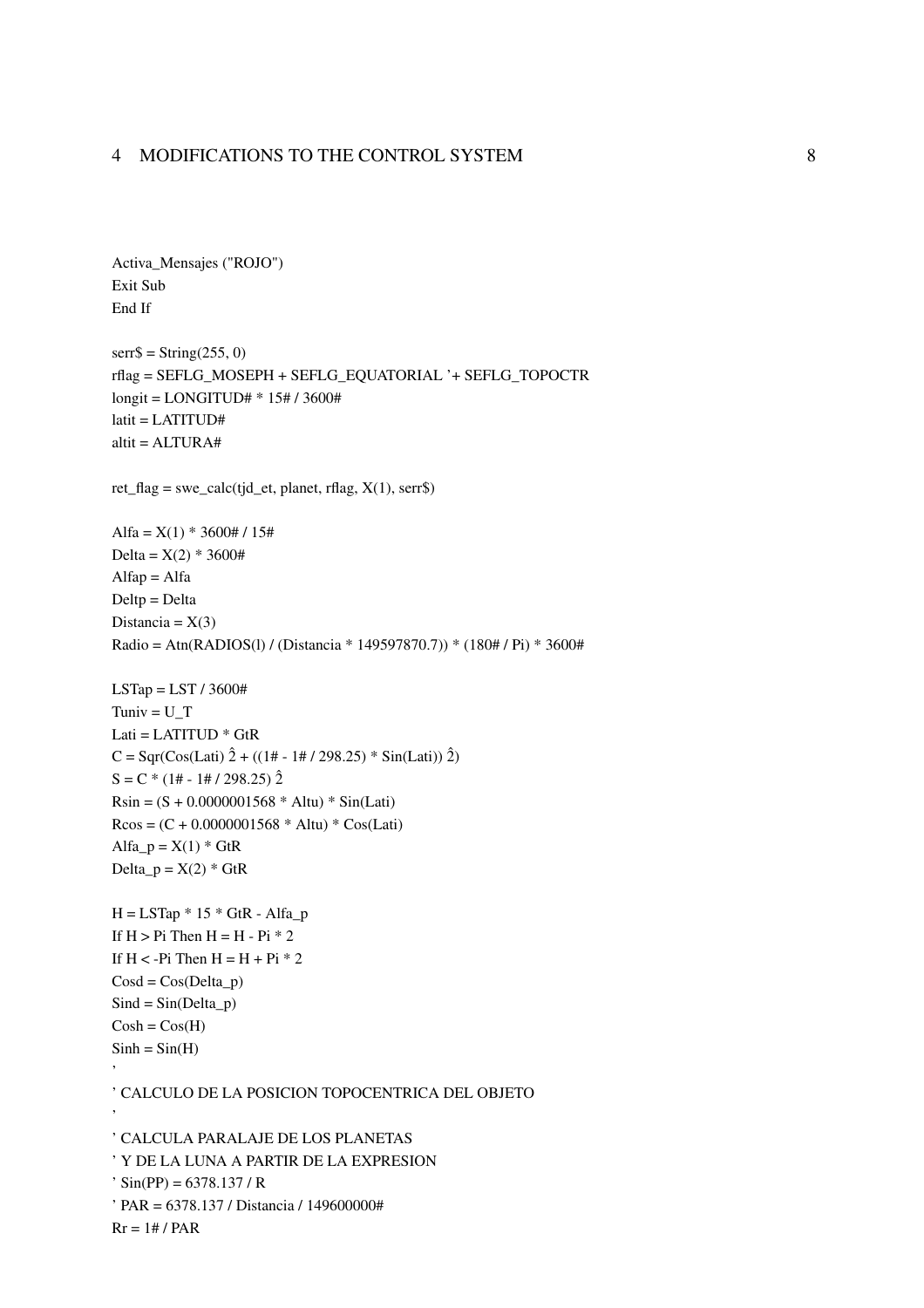```
ddd = Atn(Rcos * Sinh / (Rr * Cosd - Rcos * Cosh))Alfap = Alfa p - ddd
HP = H + dddCoshp = Cos(HP)Delta = (Rr * Sind - Rsin)Delta = Detp / (Rr * Cosd * Cosh - Rcos) * CoshpDelta = Atn(Deltp)'
' TRANSFORMA ANGULOS A HORAS Y GRADOS
'
Alfa p = Alfa p * 180# / Pi / 15# * 3600Alfap = Alfap * 180# / Pi / 15# * 3600
Delta_p = Delta_p * 180# / Pi * 3600
Deltp = Deltp * 180# / Pi * 3600
If Alfap < 0 Then Alfap = Alfap + 86400#
H = H * 180# / Pi / 15# * 3600#HP = HP * 180# / Pi / 15# * 3600#If H > 43200# Then H = H - 86400#
If H < -43200# Then H = H + 86400#
If HP > 43200# Then HP = HP - 86400#If HP < -43200# Then HP = HP + 86400#End Sub
```
## 4.3 File Aster.frm

This file is the main form of the program, with the design of a visual window and some background code to control its behaviour. No modifications are necessary in the window itself, only on its background. The call to subroutines *BARICENTRICAS* and *LECTURA\_JPL2000* have been commented in the *Private Sub Tim\_Timer* subroutine.

## 4.4 Other modifications and comments

The file syssolar.bas now contains also a header of about 1000 lines of code that is needed to call the functions of the Swiss library. This header declares the functions available in the .dll file and provides some useful constants to properly use them.

Some other modifications were performed in syssolar.bas and astronom.bas. The changes apply to the names of some subroutines (*POSICI*, *POSPLAN*, *VELOC*, *SOLARSYS* in syssolar.bas and *BARICENTRICAS*, *LECTURA\_JPL2000* in astronom.bas) related to ephemerides calculations, in which a suffix '\_OLD' were added in their names. This was made to test that no call to an ephemeris algorithm is present in any of the other modules of the software, that would yield a compilation error. Another aim is to ensure that further modifications will not use those (now unnecesary and not recommended) subroutines to avoid new problems with ephemerides computations.